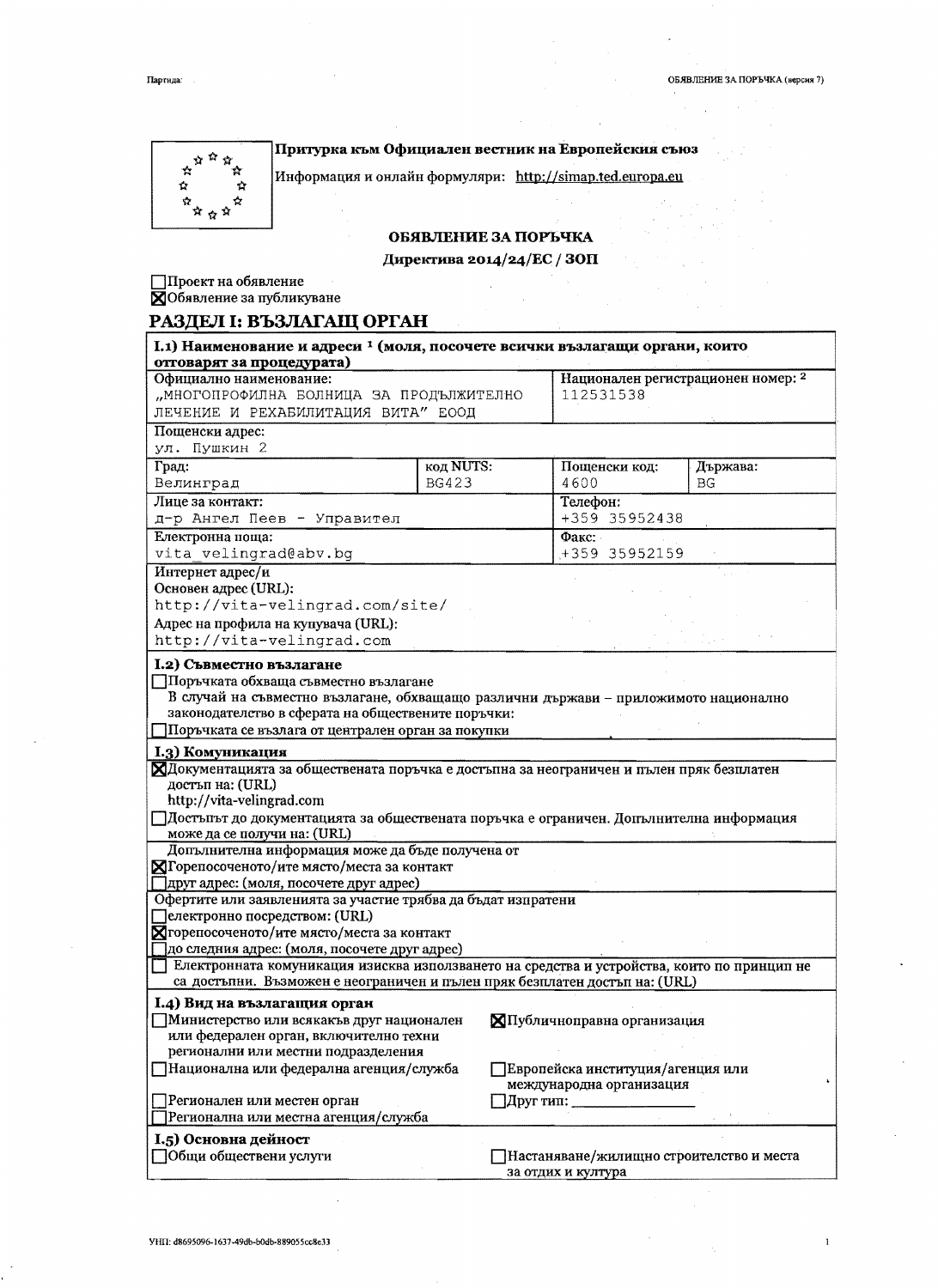$\hat{\mathcal{A}}$ 

 $\mathbf 2$ 

| ТОтбрана                                                                                 | Социална закрила                                                        |
|------------------------------------------------------------------------------------------|-------------------------------------------------------------------------|
| Обществен ред и безопасност<br>∏Околна среда                                             | Отдих, култура и вероизповедание<br>Образование                         |
| ПИкономически и финансови дейности                                                       | ]Друга дейност: ________                                                |
| <b>X</b> Здравеопазване                                                                  |                                                                         |
| РАЗДЕЛ II: ПРЕДМЕТ                                                                       |                                                                         |
| II.1) Обхват на обществената поръчка                                                     |                                                                         |
| II.1.1) Наименование:                                                                    |                                                                         |
| "Доставка на хранителни продукти за нуждите "Многопрофилна болница за                    |                                                                         |
|                                                                                          | продължително лечение и рехабилитация- Вита" ЕООД по обособени позиции  |
| Референтен номер: 2                                                                      |                                                                         |
| 15800000<br>II.1.2) Основен СРV код:                                                     |                                                                         |
| Допълнителен СРV код: 12                                                                 |                                                                         |
|                                                                                          |                                                                         |
| II.1.3) Вид на поръчка<br>ХДоставки<br>Строителство                                      | Услуги                                                                  |
|                                                                                          |                                                                         |
| П.1.4) Кратко описание:                                                                  |                                                                         |
| Обособена позиция 1 - Свинска плешка, Свинска кайма, Свинско кебапче,                    |                                                                         |
| Свинско кюфте, Свински суджук, Свинско татарско кюфте, Свинско                           |                                                                         |
| карначе, Свински пастет, Свински котлет, Телешки шол, Телешка кайма,                     |                                                                         |
|                                                                                          | Пилета, Пилешка пържола, Пилешки бутчета, Пилешко филе вретено, Пилешко |
| кюфте с гъби и кашкавал, Пилешко бон филе, Пилешки кренвирш, Агнешко                     |                                                                         |
| месо, Колбас шпек, Свинска шунка, Луканка, Свинска наденица, Пуешко                      |                                                                         |
|                                                                                          | филе; Телешко кюфте, Телешко шкембе, Птичи пастет Обособена позиция 2   |
| Краве кисело мляко 2%, Краве прясно мляко - масленост 3,1%, Топено                       |                                                                         |
|                                                                                          |                                                                         |
| сирене, Топено сирене-доза Кашкавал от краве мляко, Краве саламурено                     |                                                                         |
| сирене-тенекия, Сладолед, Краве саламурено сирене - вакуум; Обособена                    |                                                                         |
| позиция 3 Риба пъстърва, Риба скумрия; Обособена позиция 4 Хляб-бял                      |                                                                         |
|                                                                                          | 0,700, готова баница 0,100, кроасан с пълнеж, хляб-типов 0,650, брашно  |
| типово, фиде, кус кус, макарони, брашно тип 500, галета пакет 1 кг.,                     |                                                                         |
| грис                                                                                     |                                                                         |
| П.1.5) Прогнозна обща стойност: <sup>2</sup>                                             |                                                                         |
| Стойност, без да се включва ДДС:                                                         | 188855<br>Валута:<br>BGN                                                |
| (за рамкови споразумения или динамични системи за покупки - прогнозна обща максимална    |                                                                         |
| стойност за цялата продължителност на рамковото споразумение или на динамичната          |                                                                         |
| система за покупки)                                                                      |                                                                         |
| II.1.6) Разделяне на обособени позиции                                                   |                                                                         |
| Настоящата поръчка е разделена на обособени позиции                                      |                                                                         |
| ХДа                                                                                      |                                                                         |
| 7He                                                                                      |                                                                         |
| Оферти могат да бъдат подавани за                                                        |                                                                         |
| Хвсички обособени позиции                                                                |                                                                         |
| ]максимален брой обособени позиции:                                                      |                                                                         |
| ]само една обособена позиция                                                             |                                                                         |
| Максимален брой обособени позиции, които могат да бъдат възложени на един оферент:       |                                                                         |
| ]Възлагащият орган си запазва правото да възлага поръчки, комбиниращи следните обособени |                                                                         |
| позиции или групи от обособени позиции:                                                  |                                                                         |
| РАЗДЕЛ II.2) Описание / обособена позиция                                                |                                                                         |
| II.2) Описание <sup>1</sup>                                                              |                                                                         |
| II.2.1) Наименование: <sup>2</sup>                                                       |                                                                         |
| Месо и месни продукти                                                                    |                                                                         |
| Обособена позиция №:<br>1                                                                |                                                                         |
| $\mathbf{2}$                                                                             |                                                                         |
|                                                                                          |                                                                         |
|                                                                                          |                                                                         |
| II.2.2) Допълнителни СРV кодове 2                                                        |                                                                         |
| Основен СРV код: 1<br>15100000<br>Допълнителен СРV код: 12                               |                                                                         |

# II.2.3) Място на изпълнение

Основно място на изпълнение: гр. Велинград, ул. "Пушкин"2,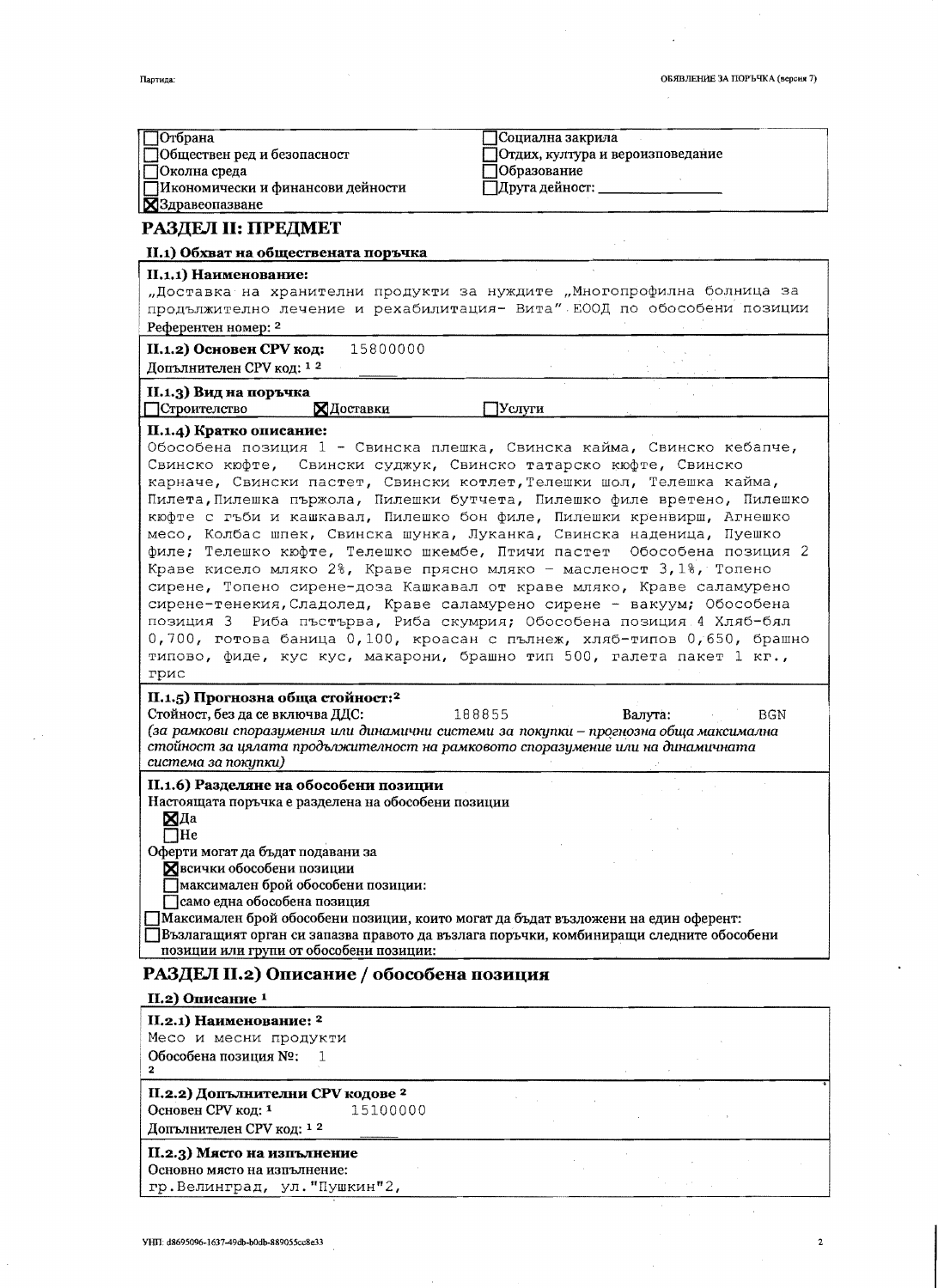$\mathbf 3$ 

 $\bar{\bar{z}}$ 

 $\hat{\mathcal{A}}$ 

 $\sim$ 

 $\sim$ 

| код NUTS: <sup>1</sup> BG423                                                                            |                          |
|---------------------------------------------------------------------------------------------------------|--------------------------|
| II.2.4) Описание на обществената поръчка:                                                               |                          |
| (естество и количество на строителни работи, доставки или услуги или указване на потребности и          |                          |
| изисквания)                                                                                             |                          |
| Свинска плешка-2000кг, Свинска кайма-2000кг, Свинско кебапче 60гр-                                      |                          |
| 2000бр, Свинско кюфте 60гр.-12000бр, Свински суджук-500кг, Свинско                                      |                          |
| татарско кюфте 240гр-1000бр, Свинско карначе-0,075 кг-3000 бр, Свински                                  |                          |
| пастет доза 30гр. - 1500 бр, Свински котлет-700кг, Телешки шол-600кг,                                   |                          |
| Телешка кайма-250кг, Пилета-400кг, Пилешка пържола 150гр-8000 бр,                                       |                          |
| Пилешки бутчета-4200 кг, Пилешко филе вретено, Пилешко кюфте с гъби и                                   |                          |
| кашкавал, Пилешко бон филе, Пилешки кренвирш, Агнешко месо-300кг,                                       |                          |
| Колбас шпек, Свинска шунка, Луканка, Свинска наденица, Пуешко филе;                                     |                          |
| Телешко кюфте, Телешко шкембе, Птичи пастет 30гр доза-1500 бр                                           |                          |
| II.2.5) Критерии за възлагане                                                                           |                          |
| <b>X</b> Критериите по-долу                                                                             |                          |
| П Критерий за качество – Име: / Тежест: 1 2 20                                                          |                          |
| П Критерий, свързан с разходи – Име: / Тежест: 1 2 <sup>0</sup>                                         |                          |
| X Цена - Тежест: 21                                                                                     |                          |
| Цената не е единственият критерий за възлагане и всички критерии са посочени само в                     |                          |
| документацията на обществената поръчка                                                                  |                          |
| П.2.6) Прогнозна стойност                                                                               |                          |
| Стойност, без да се включва ДДС:<br>122322<br>Валута:                                                   | BGN                      |
| (за рамкови споразумения или динамични системи за покупки - прогнозна обща максимална                   |                          |
| стойност за цялата продължителност на тази обособена позиция)                                           |                          |
| II.2.7) Продължителност на поръчката, рамковото споразумение или динамична                              |                          |
| система за покупки                                                                                      |                          |
| Продължителност в месеци: 12 или Продължителност в дни: ___________                                     |                          |
| или                                                                                                     |                          |
| Начална дата: _____________ дд/мм/гтгг                                                                  |                          |
| Крайна дата: дд/мм/гггг                                                                                 |                          |
| Да $\Box$ Не $\boxtimes$<br>Тази поръчка подлежи на подновяване                                         |                          |
| Описание на подновяванията:                                                                             |                          |
|                                                                                                         |                          |
| П.2.9) Информация относно ограничение за броя на кандидатите, които ще бъдат                            |                          |
| поканени                                                                                                |                          |
| (с изключение на открити процедури)                                                                     |                          |
|                                                                                                         |                          |
| Очакван брой кандидати:<br>или Предвиден минимален брой: / Максимален брой: 2 ______                    |                          |
|                                                                                                         |                          |
| Обективни критерии за избор на ограничен брой кандидати:                                                |                          |
|                                                                                                         |                          |
|                                                                                                         |                          |
|                                                                                                         |                          |
|                                                                                                         |                          |
|                                                                                                         |                          |
|                                                                                                         |                          |
| П.2.10) Информация относно вариантите                                                                   |                          |
| Ще бъдат приемани варианти<br>Да                                                                        | $\exists$ He $\boxtimes$ |
| II.2.11) Информация относно опциите                                                                     |                          |
| Опции<br>Да $\square$ Не $\square$                                                                      |                          |
| Описание на опциите:                                                                                    |                          |
|                                                                                                         |                          |
|                                                                                                         |                          |
| II.2.12) Информация относно електронни каталози                                                         |                          |
| □Офертите трябва да бъдат представени под формата на електронни каталози или да включват                |                          |
| електронен каталог                                                                                      |                          |
| II.2.13) Информация относно средства от Европейския съюз                                                |                          |
| Обществената поръчка е във връзка с проект и/или програма, финансиран/а със<br>Да $\Box$ Не $\boxtimes$ |                          |
| средства от Европейския съюз                                                                            |                          |
|                                                                                                         |                          |
| Идентификация на проекта:                                                                               |                          |
|                                                                                                         |                          |

 $\hat{\boldsymbol{\beta}}$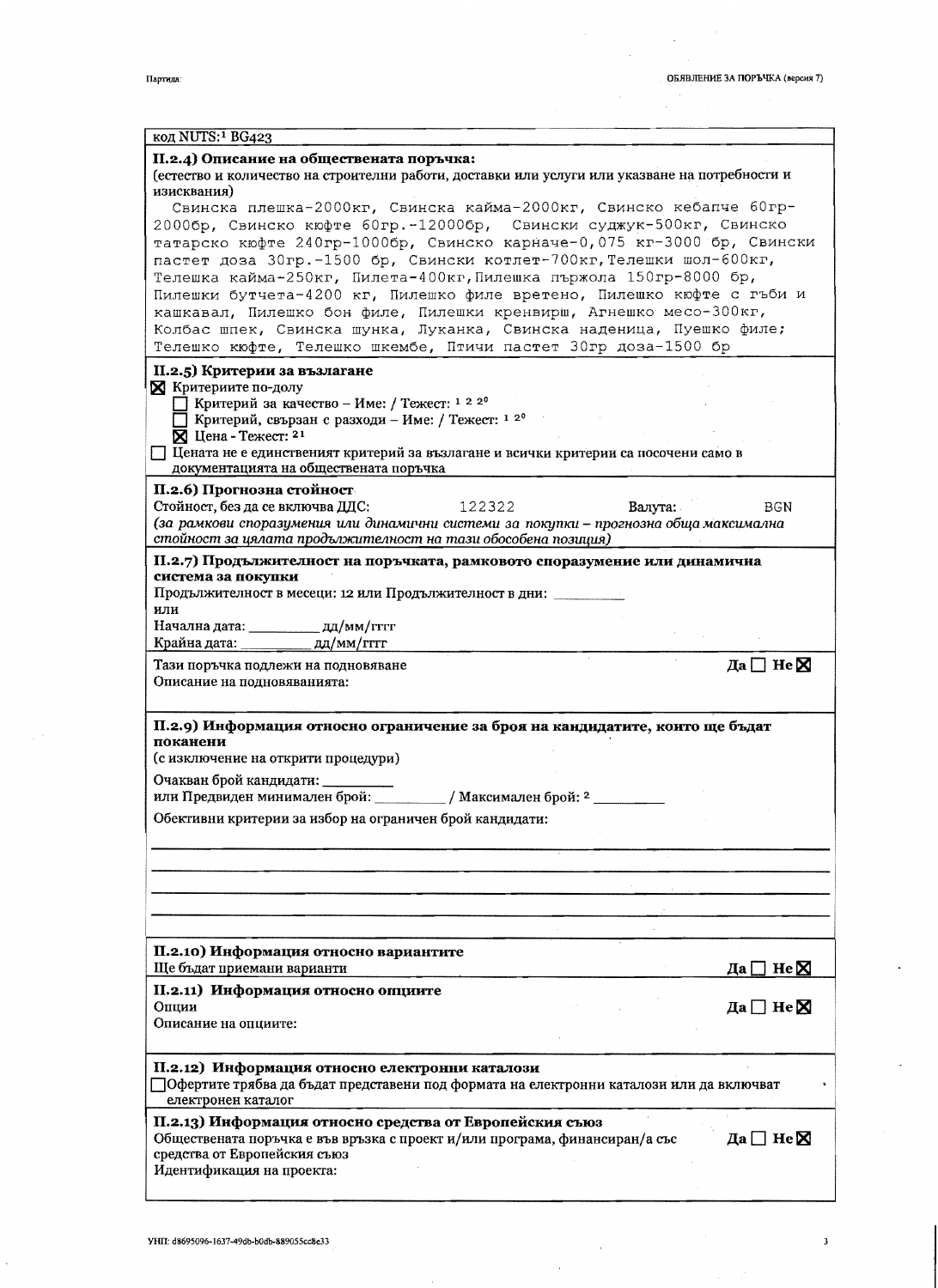Да $\Box$  Не $\boxtimes$ 

## II.2.14) Лопълнителна информация:

## РАЗДЕЛ II.2) Описание / обособена позиция

## II.2) Описание<sup>1</sup>

#### II.2.1) Наименование: <sup>2</sup>

Мляко и млечни продукти Обособена позиция №: 2  $\cdot$ 

## II.2.2) Допълнителни СРV кодове<sup>2</sup> 15500000

Основен СРV код: 1 Допълнителен СРV код: 1<sup>2</sup>

#### II.2.3) Място на изпълнение

Основно място на изпълнение: гр. Велинград, ул. "Пушкин" 2 код NUTS:<sup>1</sup> BG423

## II.2.4) Описание на обществената поръчка:

(естество и количество на строителни работи, доставки или услуги или указване на потребности и изисквания)  $28.0 \times 100$   $32000 \times$ 

| краве кисело мляко 2% 0,400 -13000 pp., Краве прясно мляко - масленост         |  |
|--------------------------------------------------------------------------------|--|
| 3, 1%, 1 л. - 2200 л., Топено сирене-10кг., Кашкавал от краве мляко-1200       |  |
| $\kappa$ г, Краве саламурено сирене тенекия-600 кг., топено сирене доза 18 гр. |  |
| - 6500 бр., сладолед 115 мл - 2200 бр., краве саламурено сирене вакуум-        |  |
| 800 кг.                                                                        |  |

## II.2.5) Критерии за възлагане

#### **X** Критериите по-долу

1 22° Критерий за качество - Име: / Тежест: 1 22°

- Критерий, свързан с разходи Име: / Тежест: 1 2°
- $\overline{\mathsf{X}}$  Цена Тежест: 21

П Цената не е единственият критерий за възлагане и всички критерии са посочени само в документацията на обществената поръчка

## II.2.6) Прогнозна стойност

Стойност, без да се включва ДДС: **BGN** 43187 Валута: (за рамкови споразумения или динамични системи за покупки - прогнозна обща максимална стойност за цялата продължителност на тази обособена позиция)

II.2.7) Продължителност на поръчката, рамковото споразумение или динамична система за покупки

Продължителност в месеци: 12 или Продължителност в дни:

#### или Начална дата: \_\_  $\mu$ д $/m$ м $/$ гггг

Крайна дата: \_ ДД/ММ/ГГГГ Тази поръчка подлежи на подновяване

Описание на подновяванията:

П.2.9) Информация относно ограничение за броя на кандидатите, които ще бъдат поканени

(с изключение на открити процедури)

Очакван брой кандидати:

или Предвиден минимален брой: \_\_ / Максимален брой: <sup>2</sup>

Обективни критерии за избор на ограничен брой кандидати: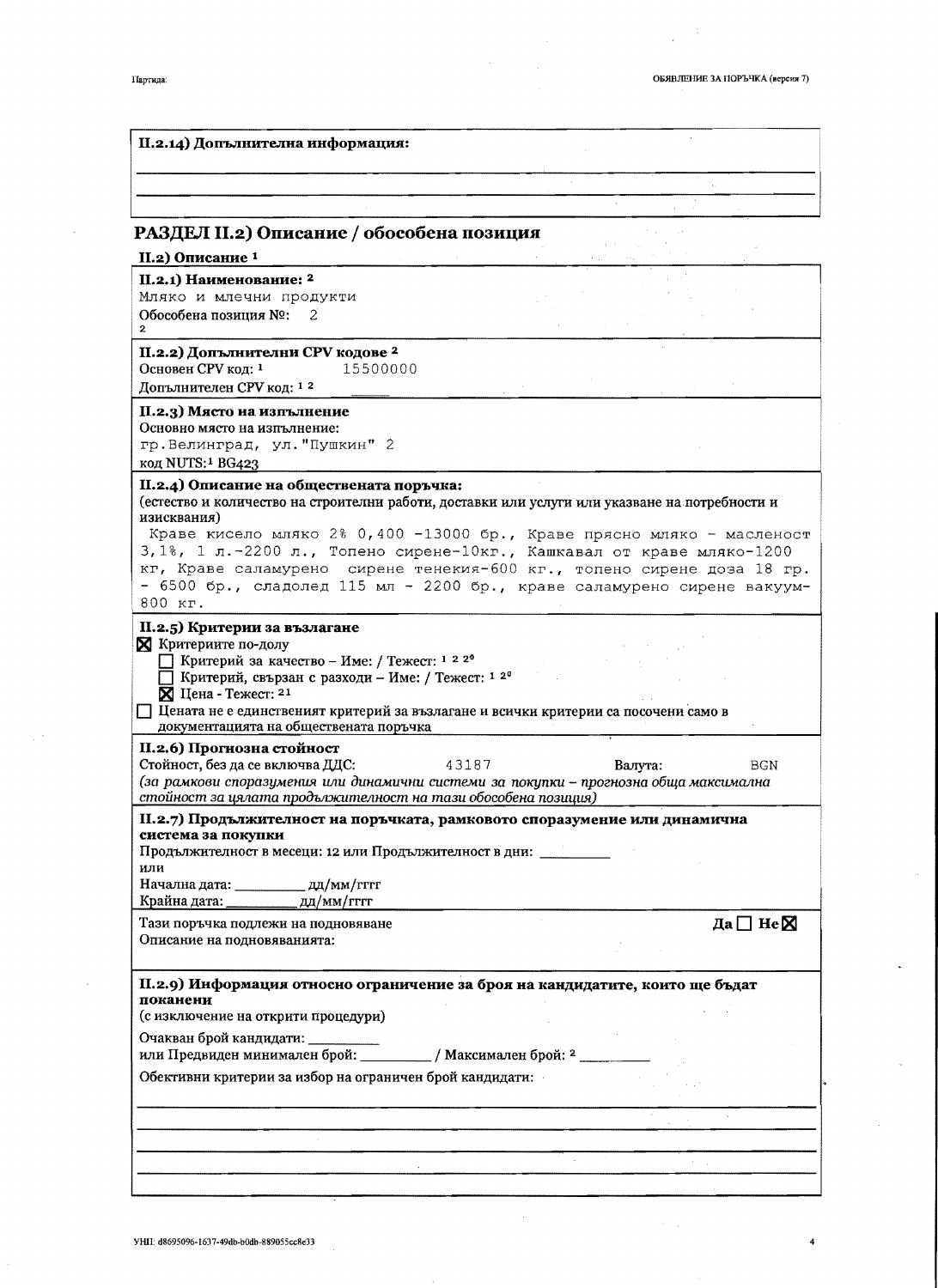$\ddot{\phantom{0}}$ 

 $\frac{1}{2}$ 

 $\overline{\mathbf{5}}$ 

| II.2.10) Информация относно вариантите<br>Ще бъдат приемани варианти                                                                                                                                                                         | ] He $\boxtimes$<br>Дa   |
|----------------------------------------------------------------------------------------------------------------------------------------------------------------------------------------------------------------------------------------------|--------------------------|
| II.2.11) Информация относно опциите<br>Опции<br>Описание на опциите:                                                                                                                                                                         | Да□Не⊠                   |
| II.2.12) Информация относно електронни каталози<br>□Офертите трябва да бъдат представени под формата на електронни каталози или да включват<br>електронен каталог                                                                            |                          |
| II.2.13) Информация относно средства от Европейския съюз<br>Обществената поръчка е във връзка с проект и/или програма, финансиран/а със<br>средства от Европейския съюз<br>Идентификация на проекта:                                         | Да $\Box$ Не $\boxtimes$ |
| II.2.14) Допълнителна информация:                                                                                                                                                                                                            |                          |
|                                                                                                                                                                                                                                              |                          |
| РАЗДЕЛ II.2) Описание / обособена позиция                                                                                                                                                                                                    |                          |
| II.2) Описание <sup>1</sup>                                                                                                                                                                                                                  |                          |
| II.2.1) Наименование: <sup>2</sup><br>Риба, рибни продукти и други морски храни<br>Обособена позиция №:<br>3<br>$\mathbf{2}$                                                                                                                 |                          |
| II.2.2) Допълнителни СРV кодове <sup>2</sup><br>Основен СРV код: 1<br>15200000<br>Допълнителен СРV код: 1 <sup>2</sup>                                                                                                                       |                          |
| II.2.3) Място на изпълнение<br>Основно място на изпълнение:<br>гр. Велинград, ул. "Пушкин" 2<br>код NUTS: <sup>1</sup> BG423                                                                                                                 |                          |
| II.2.4) Описание на обществената поръчка:<br>(естество и количество на строителни работи, доставки или услуги или указване на потребности и<br>изисквания)<br>Риба пъстърва-замразена, Риба скумрия-замразена                                |                          |
| II.2.5) Критерии за възлагане<br><b>X</b> Критериите по-долу                                                                                                                                                                                 |                          |
| Критерий за качество - Име: / Тежест: 1 2 20<br>Критерий, свързан с разходи – Име: / Тежест: 1 2 <sup>0</sup><br>$\boxtimes$ Цена - Тежест: 21<br>$\Box$ Цената не е единственият критерий за възлагане и всички критерии са посочени само в |                          |
| документацията на обществената поръчка                                                                                                                                                                                                       |                          |
| II.2.6) Прогнозна стойност<br>Стойност, без да се включва ДДС:<br>8771<br>(за рамкови споразумения или динамични системи за покупки - прогнозна обща максимална<br>стойност за цялата продължителност на тази обособена позиция)             | Валута:<br>BGN           |
| II.2.7) Продължителност на поръчката, рамковото споразумение или динамична<br>система за покупки                                                                                                                                             |                          |
| Продължителност в месеци: 12 или Продължителност в дни: ________<br>или<br>Крайна дата: ______________ дд/мм/гггг                                                                                                                            |                          |
| Тази поръчка подлежи на подновяване<br>Описание на подновяванията:                                                                                                                                                                           | Да $\Box$ Не $\boxtimes$ |
| II.2.9) Информация относно ограничение за броя на кандидатите, които ще бъдат<br>поканени                                                                                                                                                    |                          |

 $\bar{z}$ 

 $\lambda$ 

 $\hat{\boldsymbol{\beta}}$  $\sim$ 

 $\ddot{\phantom{0}}$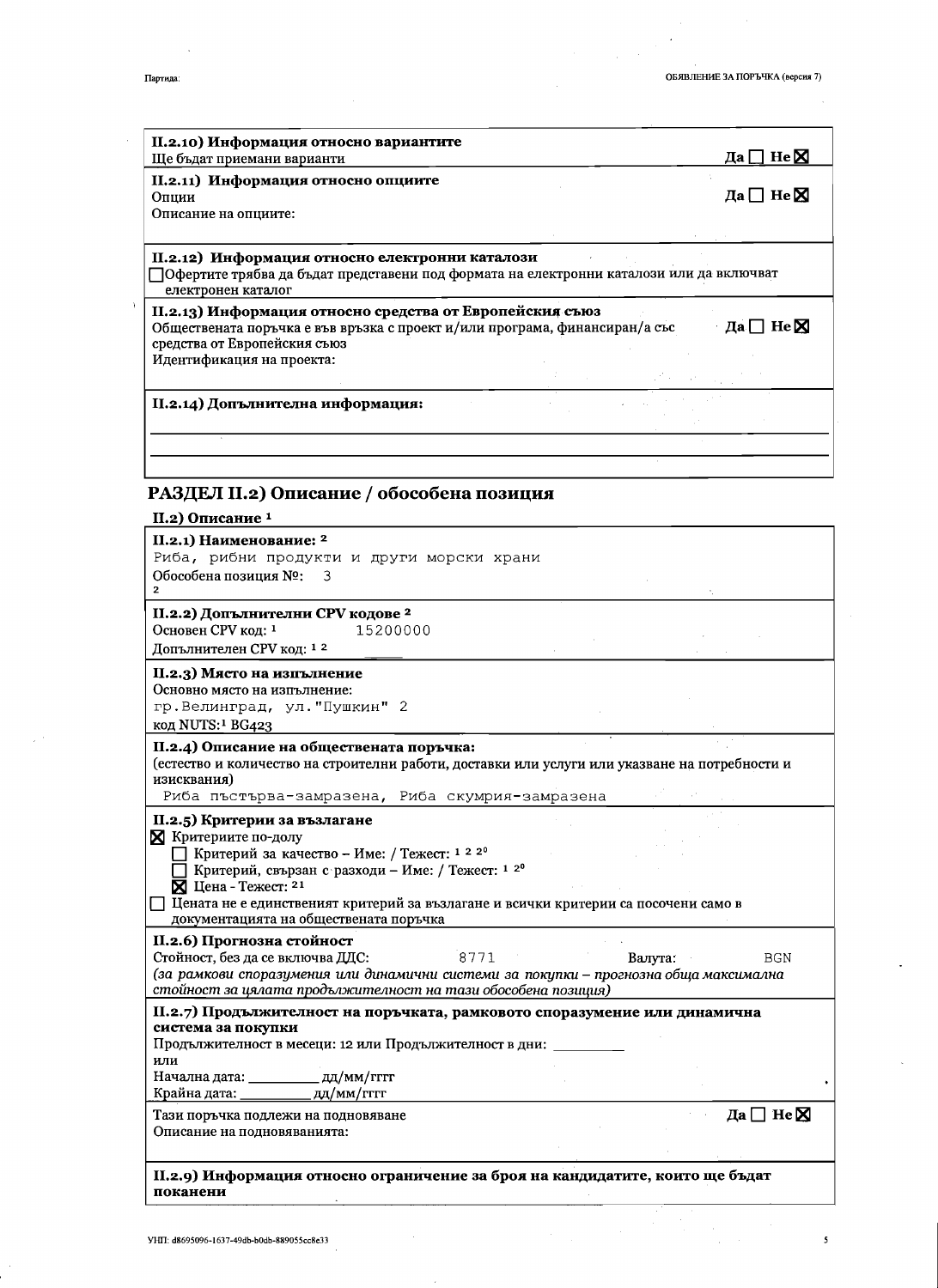÷.

 $\bar{z}$ 

 $\alpha$ 

 $\boldsymbol{6}$ 

| Партида: |  |
|----------|--|

| <u>(с изключение на открити процедури)</u>                                                                                               |                           |
|------------------------------------------------------------------------------------------------------------------------------------------|---------------------------|
| Очакван брой кандидати:                                                                                                                  |                           |
| или Предвиден минимален брой: ____________/ Максимален брой: 2 __________                                                                |                           |
| Обективни критерии за избор на ограничен брой кандидати:                                                                                 |                           |
|                                                                                                                                          |                           |
|                                                                                                                                          |                           |
| II.2.10) Информация относно вариантите<br>Ще бъдат приемани варианти                                                                     | Да $\Box$ Не $\boxtimes$  |
|                                                                                                                                          |                           |
| II.2.11) Информация относно опциите<br>Опции                                                                                             | Да $\Box$ Не $\boxtimes$  |
| Описание на опциите:                                                                                                                     |                           |
| Обществената поръчка е във връзка с проект и/или програма, финансиран/а със<br>средства от Европейския съюз<br>Идентификация на проекта: | Да $\square$ Не $\square$ |
| П.2.14) Допълнителна информация:                                                                                                         |                           |
|                                                                                                                                          |                           |
| РАЗДЕЛ II.2) Описание / обособена позиция                                                                                                |                           |
| II.2) Описание <sup>1</sup>                                                                                                              |                           |
| II.2.1) Наименование: <sup>2</sup>                                                                                                       |                           |
| зърнени храни и храни на зърнена основа                                                                                                  |                           |
| Обособена позиция №:<br>4<br>$\mathbf{2}$                                                                                                |                           |
| П.2.2) Допълнителни СРV кодове <sup>2</sup>                                                                                              |                           |
| Основен СРV код: 1<br>15600000                                                                                                           |                           |
| Допълнителен СРV код: <sup>12</sup><br>Основен СРV код: 1<br>15810000                                                                    |                           |
| $\pi_{\text{OPT}}$ $\pi_{\text{OPT}}$ $\pi_{\text{OPT}}$ $\pi_{\text{OPT}}$ $\pi_{\text{OPT}}$ 1 2                                       |                           |

| зърнени храни и храни на зърнена основа                                                                                                                                                                                                                                                                                                                                                                |          |  |  |
|--------------------------------------------------------------------------------------------------------------------------------------------------------------------------------------------------------------------------------------------------------------------------------------------------------------------------------------------------------------------------------------------------------|----------|--|--|
| Обособена позиция №: 4                                                                                                                                                                                                                                                                                                                                                                                 |          |  |  |
| П.2.2) Допълнителни СРV кодове <sup>2</sup>                                                                                                                                                                                                                                                                                                                                                            |          |  |  |
| Основен СРV код: 1                                                                                                                                                                                                                                                                                                                                                                                     | 15600000 |  |  |
| Допълнителен СРV код: 12                                                                                                                                                                                                                                                                                                                                                                               |          |  |  |
| Основен СРV код: 1                                                                                                                                                                                                                                                                                                                                                                                     | 15810000 |  |  |
| Допълнителен СРV код: 12                                                                                                                                                                                                                                                                                                                                                                               |          |  |  |
| Основен СРV код: 1                                                                                                                                                                                                                                                                                                                                                                                     | 15811000 |  |  |
| Допълнителен СРV код: 12                                                                                                                                                                                                                                                                                                                                                                               |          |  |  |
| II.2.3) Място на изпълнение<br>Основно място на изпълнение:<br>гр. Велинград, ул. "Пушкин"2<br>код NUTS: <sup>1</sup> BG423                                                                                                                                                                                                                                                                            |          |  |  |
| II.2.4) Описание на обществената поръчка:<br>(естество и количество на строителни работи, доставки или услуги или указване на потребности и<br>изисквания)<br>Хляб-бял 0,700 -11000 бр, готова баница 0,100-4000 бр., кроасан с<br>пълнеж-4000 бр., хляб-типов 0,650-2000бр., брашно типово-100 кг, фиде<br>0,400-400бр., кус кус 0,400-500 бр., макарони, брашно тип 500, галета<br>пакет 1 кг., грис |          |  |  |
| II.2.5) Критерии за възлагане<br><b>X</b> Критериите по-долу<br>$\Box$ Knurenuğ 23 vayected – UMe: Textect: 1 2 2 <sup>0</sup>                                                                                                                                                                                                                                                                         |          |  |  |

∐ Критерий за качество – Име: / Тежест: 1 2 2°<br>□ Критерий, свързан с разходи – Име: / Тежест: 1 2°

 $\bar{\beta}$ 

l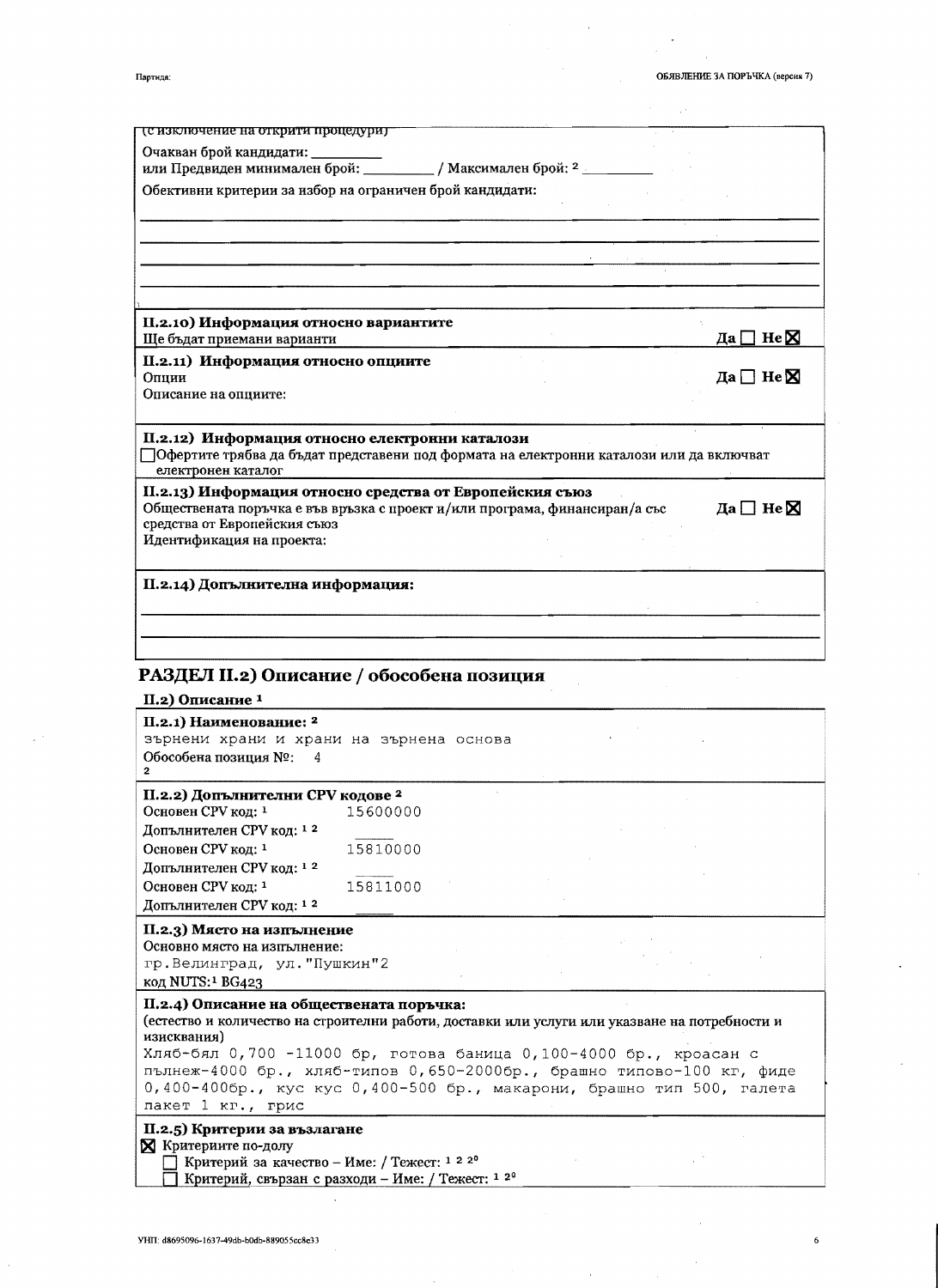| $\mathbb X$ Цена - Тежест: 21                                                                          |                                       |
|--------------------------------------------------------------------------------------------------------|---------------------------------------|
| $\fbox{ }\fbox{ }$ Цената не е единственият критерий за възлагане и всички критерии са посочени само в |                                       |
| документацията на обществената поръчка                                                                 |                                       |
| II.2.6) Прогнозна стойност                                                                             |                                       |
| Стойност, без да се включва ДДС:<br>14575                                                              | Валута:<br>BGN<br>and the first state |
| (за рамкови споразумения или динамични системи за покупки – прогнозна обща максимална                  |                                       |
| стойност за цялата продължителност на тази обособена позиция)                                          |                                       |
| II.2.7) Продължителност на поръчката, рамковото споразумение или динамична                             |                                       |
| система за покупки                                                                                     |                                       |
| Продължителност в месеци: 12 или Продължителност в дни: _______                                        |                                       |
| или                                                                                                    |                                       |
| Начална дата: ____________ дд/мм/гггг                                                                  |                                       |
| Крайна дата: дд/мм/гггг                                                                                |                                       |
| Тази поръчка подлежи на подновяване                                                                    | Да $\square$ Не $\square$             |
| Описание на подновяванията:                                                                            |                                       |
|                                                                                                        |                                       |
| П.2.9) Информация относно ограничение за броя на кандидатите, които ще бъдат                           |                                       |
| поканени                                                                                               |                                       |
| (с изключение на открити процедури)                                                                    |                                       |
|                                                                                                        |                                       |
|                                                                                                        |                                       |
|                                                                                                        |                                       |
| Обективни критерии за избор на ограничен брой кандидати:                                               |                                       |
|                                                                                                        |                                       |
|                                                                                                        |                                       |
|                                                                                                        |                                       |
|                                                                                                        |                                       |
|                                                                                                        |                                       |
|                                                                                                        |                                       |
| II.2.10) Информация относно вариантите                                                                 |                                       |
| Ще бъдат приемани варианти                                                                             | $\Box$ He $\boxtimes$<br>Дa l         |
| II.2.11) Информация относно опциите                                                                    |                                       |
| Опции                                                                                                  | Да $\square$ Не $\square$             |
| Описание на опциите:                                                                                   |                                       |
|                                                                                                        |                                       |
| П.2.12) Информация относно електронни каталози                                                         |                                       |
| Офертите трябва да бъдат представени под формата на електронни каталози или да включват                |                                       |
| електронен каталог                                                                                     |                                       |
| II.2.13) Информация относно средства от Европейския съюз                                               |                                       |
| Обществената поръчка е във връзка с проект и/или програма, финансиран/а със                            | Да $\square$ Не $\square$             |
| средства от Европейския съюз                                                                           |                                       |
| Идентификация на проекта:                                                                              |                                       |
|                                                                                                        |                                       |
|                                                                                                        |                                       |
|                                                                                                        |                                       |
| II.2.14) Допълнителна информация:                                                                      |                                       |
|                                                                                                        |                                       |
|                                                                                                        |                                       |
|                                                                                                        |                                       |
|                                                                                                        |                                       |
| РАЗДЕЛ III: ПРАВНА, ИКОНОМИЧЕСКА, ФИНАНСОВА И                                                          |                                       |
| ТЕХНИЧЕСКА ИНФОРМАЦИЯ                                                                                  |                                       |
| III.1) Условия за участие                                                                              |                                       |

изисквания във връзка с вписването в професионални или търговски регистри Списък и кратко описание на условията:

Участникът следва да разполага с регистриран обект по чл.12 от Закона за храните за съответните групи храни съгласно обособената позиция, за която участва, а чуждестранните лица следва да имат аналогична регистрация съгласно законодателството на държавата членка, в която са установени.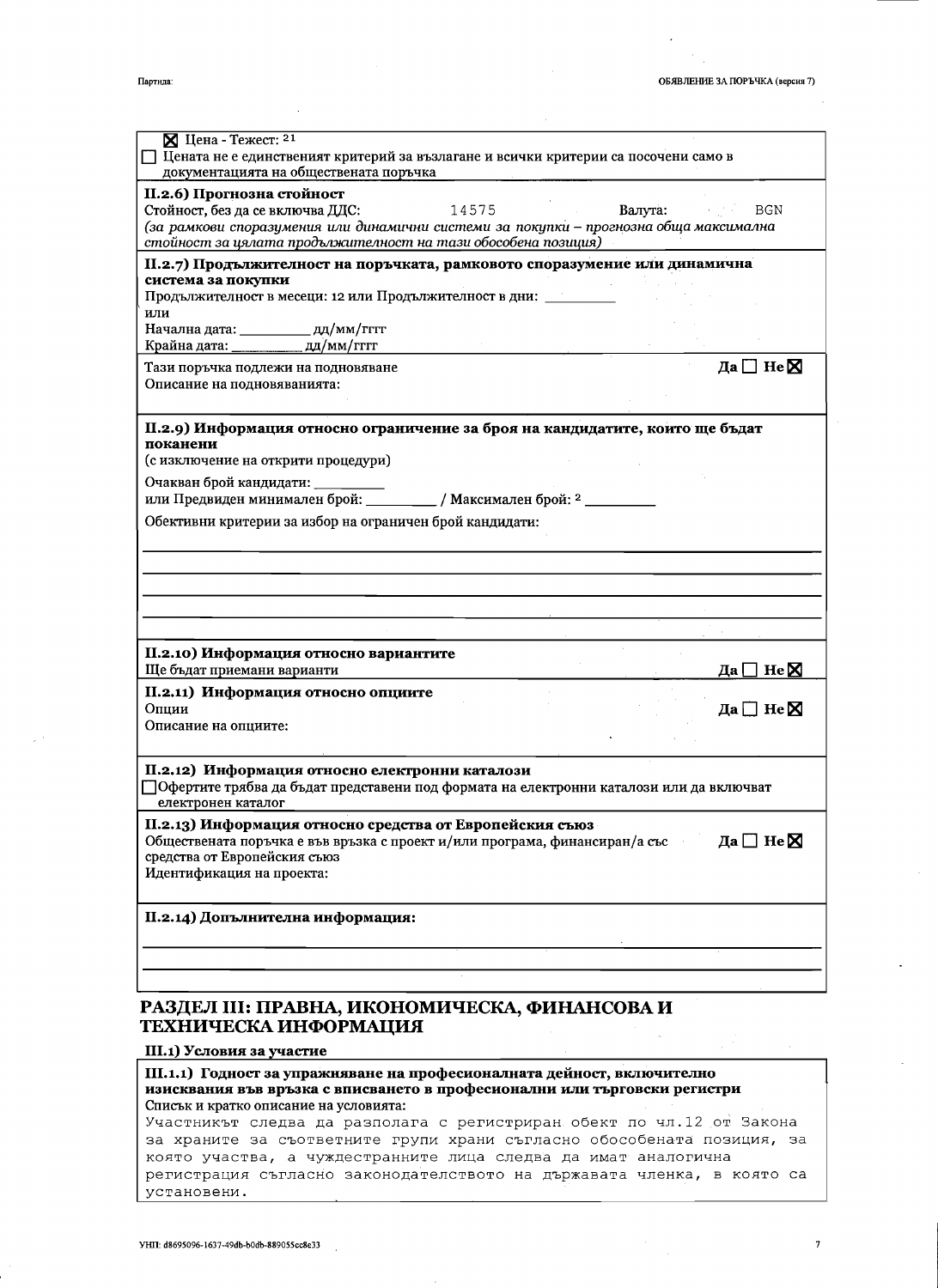обществени поръчки (ЕЕДОП).

VHI1: d8695096-1637-49db-b0db-889055cc8e33

В случаите на чл. 67, ал. 5 и 6 от ЗОП се представя: заверено копие на актуално Удостоверение за регистрация по чл.12 от Закона за храните, издадено от съответната Областна дирекция по безопасност на храните (ОДБХ), а за чуждестранни лица - аналогичен документ съгласно законодателството на държавата членка, в която са установени, включително при сключване на Рамковото споразумение. В случай, че участникът участва като обединение/консорциум, изискването се доказва от всеки член на обединението/консорциума, който ще извършва дейности по доставка на хранителните продукти. III.1.2) Икономическо и финансово състояние Критерии за подбор, както е указано в документацията за обществената поръчка Списьк и кратко описание на критериите за подбор: няма Изисквано минимално/ни ниво/а: 2 няма III.1.3) Технически и професионални възможности Критерии за подбор, както е указано в документацията за обществената поръчка Списьк и кратко описание на критериите за подбор: 1. Участникът следва да е изпълнил дейности през последните три години, считано от датата на подаване на офертата, чийто предмет е идентичен и или сходен с предмета и обема на съответната обособена позиция, за която участва. Под доставки "сходни" с предмета на поръчката следва да се разбира: За Обособена позиция 1 - доставка на месо и месни продукти; За Обособена позиция 2 - доставка на мляко и млечни продукти; За Обособена позиция 3- доставка на риба, рибни продукти и други морски храни; За Обособена позиция 4 - доставка на зърнени храни и храни на зърнена основа; 2. За Обособени позиции: № 1 Месо и месни продукти", Обособена позиция № 2 "Мляко и млечни продукти"; Обособена позиция № 3 "Риба, рибни продукти и други морски храни", участникът трябва да е сертифициран по съответни стандарти за управление на качеството и управление на безопасност на храните. Сертификатите трябва да са издадени от независими лица, които са акредитирани по съответната серия европейски стандарти от Изпълнителна агенция "Българска служба за акредитация" или от друг национален орган по акредитация, който е страна по Многостранното споразумение за взаимно признаване на Европейската организация за акредитация, за съответната област или да отговарят на изискванията за признаване съгласно чл. 5а, ал. 2 от Закона за националната акредитация на органи за оценяване на съответствието. Възложителят ще приема еквивалентни сертификати, издадени от органи, установени в други държави членки 3. Участникът следва да има на разположение техническо оборудванеспециализирани транспортни средства за превоз на храните, осигуряващи съответните температурни параметри и условия за превоз на съответните групи храни. (Изискването се отнася само за обособени позиции които имат за предмет суровини и храни от животински произход). Изисквано минимално/ни ниво/а: 2 1. Участникът следва да е изпълнил минимум 1 (една) дейност през последните три години, считано от датата на подаване на офертата, чийто предмет и обем е идентичен и или сходен с предмета на съответната обособена позиция, за която участва. Под доставки "сходни" с предмета на поръчката следва да се разбира: За Обособена позиция 1 - доставка на месо и месни продукти; За Обособена позиция 2 - доставка на мляко и млечни продукти; За Обособена позиция 3 - доставка на риба, рибни продукти и други

При подаване на офертата съответствието с поставеното изискване участникът декларира чрез попълване на ЕЕДОП, раздел А: "Годност" в Част IV: "Критерии за подбор" от Единен европейски документи за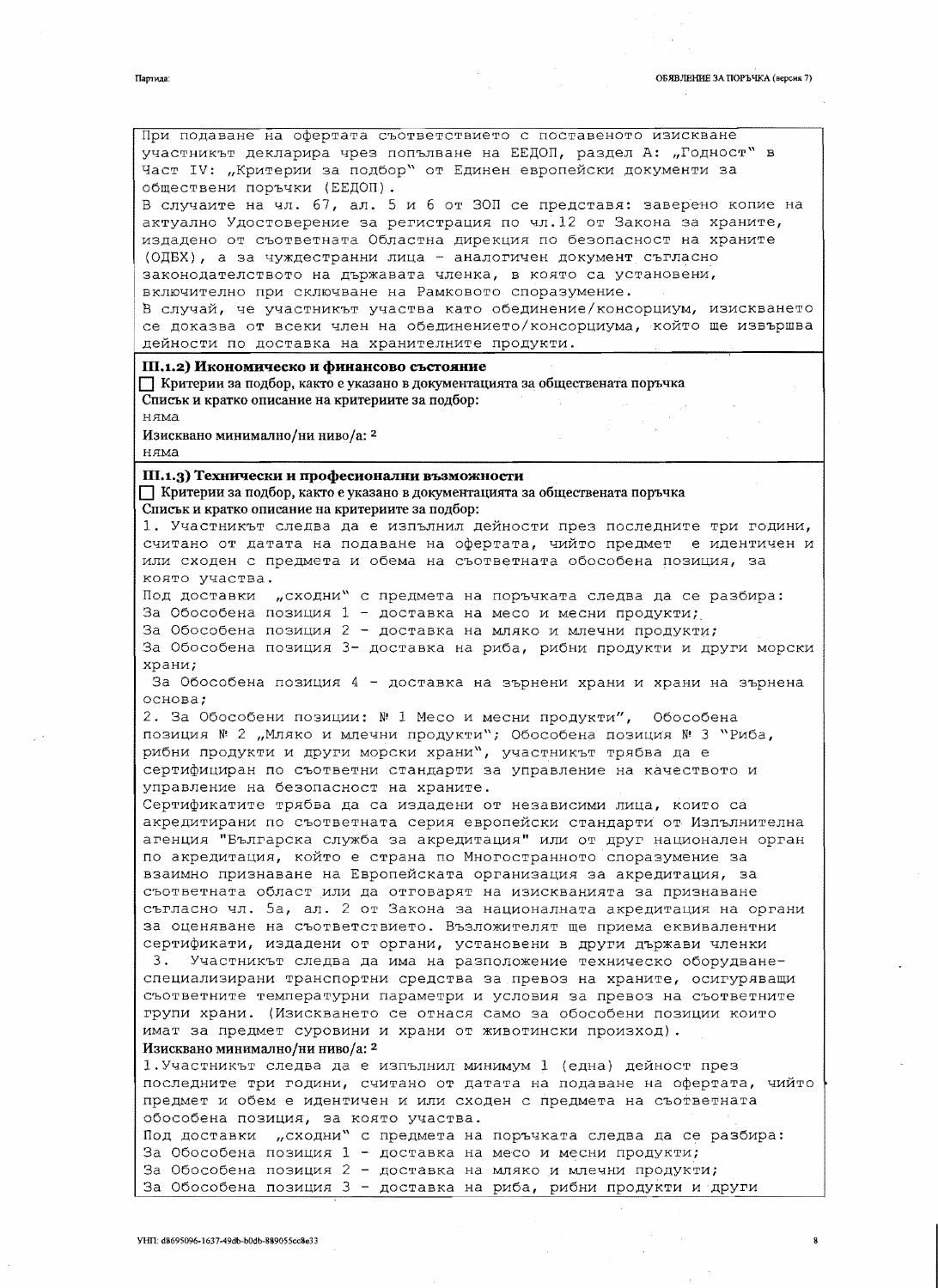морски храни; За Обособена позиция 4 - доставка на зърнени храни и храни на зърнена основа; Участникът попълва съответното поле от раздел В: Технически и професионални способности в Част IV: "Критерии за подбор" ЕЕДОП. Преди сключване на договор за обществена поръчка, възложителят изисква от участника, определен за изпълнител: Списък на доставките, идентични или сходни с предмета и обема на съответната обособена позиция да която участва с посочване на стойностите, датите и получателите. 2. За Обособени позиции: № 1 Месо и месни продукти", Обособена позиция № 2 "Мляко и млечни продукти"; Обособена позиция № 3 "Риба, рибни продукти и други морски храни", участникът трябва да е сертифициран по следните стандарти: EN ISO 9001:2015 Система за управление на качеството или еквивалент и EN ISO 22000:2005 - Система за управление на безопасността на храните или еквивалентен, за което да има издаден валиден сертификат с предмет, аналогичен на обхвата на предмета на поръчката. По т.2. Участникът попълва поле раздел Г: Стандарти за осигуряване на качеството и стандарти за екологично управление в Част IV: Критерии за подбор от ЕЕДОП. Преди сключване на договор за обществена поръчка, по Обособени позиции № 1, № 2, № 3, възложителят изисква от участника, определен за изпълнител, да представи копие на сертификат, издаден от независими лица, които са акредитирани по съответната серия европейски стандарти от Изпълнителна агенция "Българска служба за акредитация" или от друг национален орган по акредитация, който е страна по Многостранното споразумение за взаимно признаване на Европейската организация за акредитация, за съответната област или да отговарят на изискванията за признаване съгласно чл. 5а, ал. 2 от Закона за националната акредитация на органи за оценяване на съответствието. 3. Участникът следва да има на разположение техническо оборудванеминимум 1 (един) брой специализирано транспортно средство за превоз на храните, осигуряващо съответните температурни параметри и условия за превоз на съответните групи храни. (Изискването се отнася само за обособени позиции които имат за предмет суровини и храни от животински произход). Преди сключване на договор за обществена поръчка, възложителят изисква от участника да представи декларация за техническото оборудване ведно с копие от талон Специализираното транспортно средство трябва да има издадено "Удостоверение за регистрация" на транспортното средство от БАБХ за превоз на хранителни продукти от животински, което се представя при сключване на договора като Удостоверенията следва да са заверени с гриф Вярно с оригинала от участника. III.1.5) Информация относно запазени поръчки<sup>2</sup> Поръчката е запазена за защитени предприятия и икономически оператори, насочени към социална и професионална интеграция на лица с увреждания или лица в неравностойно положение Пизпълнението на поръчката е ограничено в рамките на програми за създаване на защитени работни места III.2) Условия във връзка с поръчката <sup>2</sup> III.2.1) Информация относно определена професия (само за поръчки за услуги) Изпълнението на поръчката е ограничено до определена професия Позоваване на приложимата законова, подзаконова или административна разпоредба:

#### III.2.2) Условия за изпълнение на поръчката:

1. При подписване на договора участникът, определен за изпълнител по съответната обособена позиция, представя гаранция за изпълнение на договора за обществена поръчка в размер на 3% (три процента) от цената на договора без включен ДДС.

2. Гаранцията за изпълнение се представя в една от следните форми: парична сума; банкова гаранция в оригинал; заверено копие на застрахователна полица за застраховка, която обезпечава изпълнението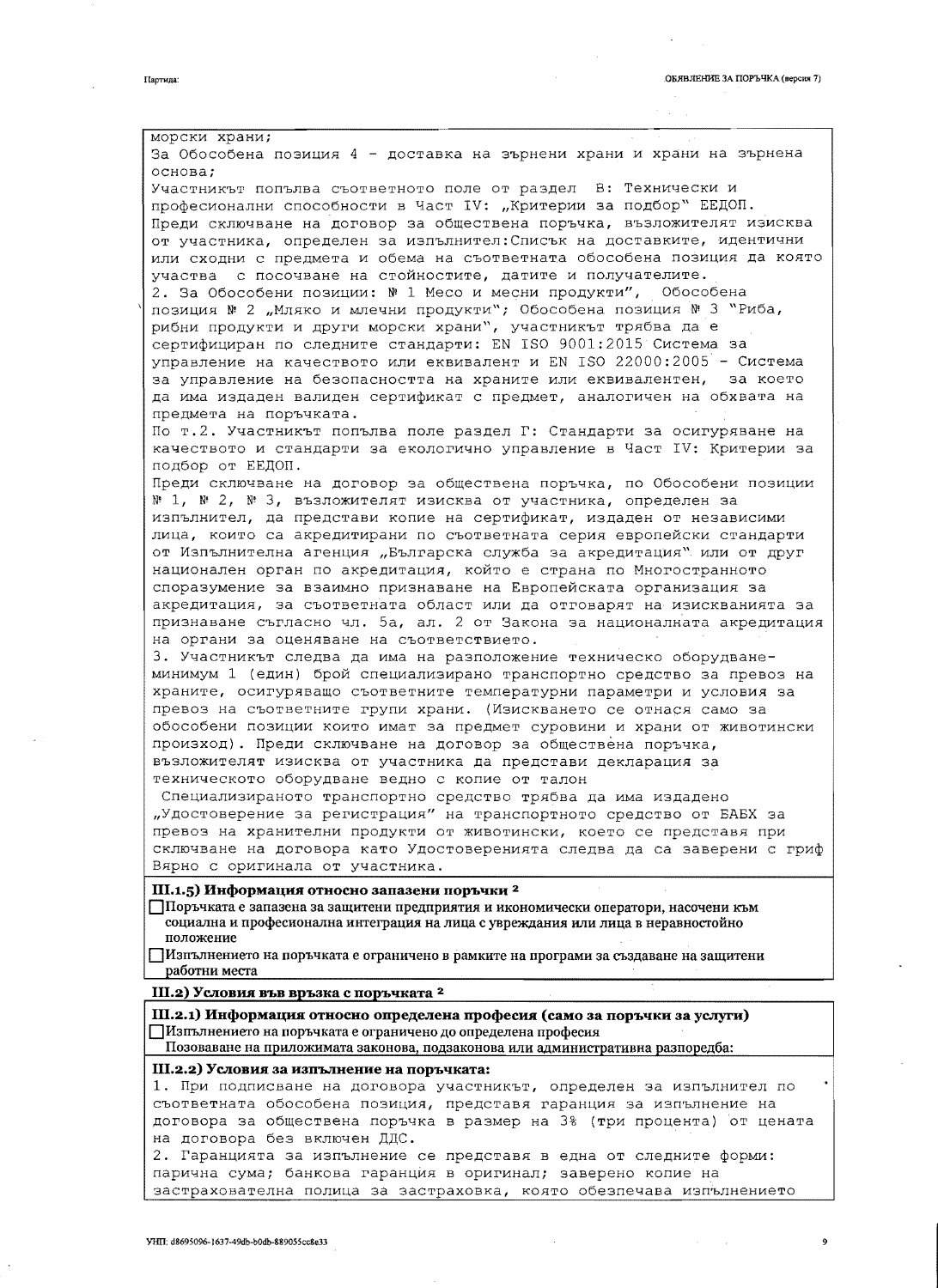$\ddot{\phantom{0}}$ 

| чрез покритие от застрахователя на отговорността на изпълнителя.<br>3. Участникът, определен за изпълнител избира сам формата на гаранцията |                           |
|---------------------------------------------------------------------------------------------------------------------------------------------|---------------------------|
| за изпълнение.                                                                                                                              |                           |
|                                                                                                                                             |                           |
| III.2.3) Информация относно персонала, който отговаря за изпълнението на<br>поръчката                                                       |                           |
| ]Задължение за посочване на имената и професионалните квалификации на персонала, който                                                      |                           |
| отговаря за изпълнението на поръчката                                                                                                       |                           |
| РАЗДЕЛ IV: ПРОЦЕДУРА                                                                                                                        |                           |
| IV.1) Описание                                                                                                                              |                           |
| IV.1.1) Вид процедура                                                                                                                       |                           |
| <b>NOTKPHTA</b> процедура                                                                                                                   |                           |
| Ускорена процедура                                                                                                                          |                           |
| Обосновка:<br>]Ограничена процедура                                                                                                         |                           |
| Ускорена процедура                                                                                                                          |                           |
| Обосновка:                                                                                                                                  |                           |
| ]Състезателна процедура с договаряне                                                                                                        |                           |
| ПУскорена процедура<br>Обосновка:                                                                                                           |                           |
| Състезателен диалог                                                                                                                         |                           |
| Партньорство за иновации                                                                                                                    |                           |
| Публично състезание                                                                                                                         |                           |
| IV.1.3) Информация относно рамково споразумение или динамична система за                                                                    |                           |
| покупки                                                                                                                                     |                           |
| Тази обществена поръчка обхваща сключването на рамково споразумение                                                                         |                           |
| Рамково споразумение с един оператор                                                                                                        |                           |
| Рамково споразумение с няколко оператора<br>Предвиден максимален брой участници в рамковото споразумение: 2                                 |                           |
| ]Тази обществена поръчка обхваща създаването на динамична система за покупки                                                                |                           |
| ]Динамичната система за покупки може да бъде използвана от допълнителни купувачи                                                            |                           |
| В случай на рамкови споразумения - обосноваване на срока, чиято продължителност надвишава                                                   |                           |
| четири години:                                                                                                                              |                           |
|                                                                                                                                             |                           |
|                                                                                                                                             |                           |
| IV.1.4) Информация относно намаляване на броя на решенията или офертите по време                                                            |                           |
| на договарянето или на диалога                                                                                                              |                           |
| ]Прилагане на поетапна процедура за постепенно намаляване на броя на обсъжданите решения                                                    |                           |
| или на договаряните оферти                                                                                                                  |                           |
| IV.1.5) Информация относно договаряне (само за състезателни процедури с                                                                     |                           |
| договаряне)<br>$\exists$ Възлагащият орган си запазва правото да възложи поръчката въз основа на първоначалните                             |                           |
| оферти, без да провежда преговори                                                                                                           |                           |
| IV.1.6) Информация относно електронния търг                                                                                                 |                           |
| ∏Ще се използва електронен търг                                                                                                             |                           |
| Допълнителна информация относно електронния търг:                                                                                           |                           |
| IV.1.8) Информация относно Споразумението за държавни поръчки (GPA)                                                                         |                           |
| Обществената поръчка попада в обхвата на Споразумението за държавни поръчки                                                                 | Да $\square$ Не $\square$ |
| (GPA)                                                                                                                                       |                           |
| IV.2) Административна информация                                                                                                            |                           |
| IV.2.1) Предишна публикация относно тази процедура <sup>2</sup>                                                                             |                           |
| Номер на обявлението в ОВ на ЕС: [][][][]/S [][][]-[][][][][]                                                                               |                           |
| Номер на обявлението в РОП: [][][][][][]                                                                                                    |                           |
| (Едно от следните: Обявление за предварителна информация; Обявление на профила на                                                           |                           |
| купувача)                                                                                                                                   |                           |
| IV.2.2) Срок за получаване на оферти или на заявления за участие                                                                            |                           |
| Дата: 26.11.2019 дд/мм/гггг                                                                                                                 | Местно време: 16:00       |
| IV.2.3) Прогнозна дата на изпращане на покани за търг или за участие на избраните                                                           |                           |
| кандидати 4<br>дд/мм/гггг                                                                                                                   |                           |
|                                                                                                                                             |                           |

 $\mathcal{P}_{\mathcal{A}}$ 

Партида:

 $\sim$ 

 $\frac{1}{2}$  .

 $\hat{\boldsymbol{\gamma}}$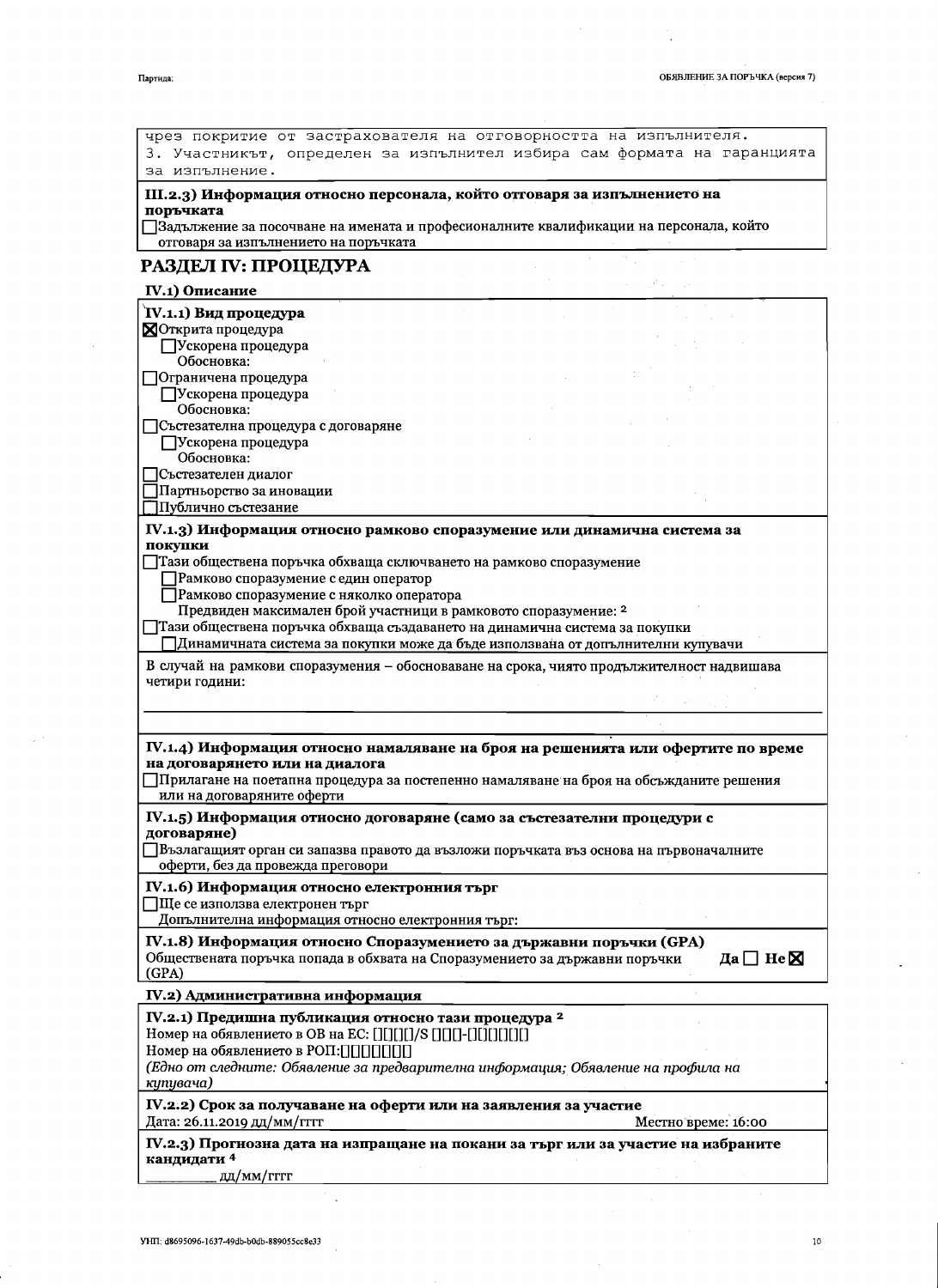| іартила |
|---------|

 $\ddot{\phantom{1}}$ 

 $\varphi^{-1}$ 

 $\ddot{\phantom{a}}$ 

|                                                                                                                                                                                                                                                                                                            |                                                                                                                                   |                       |                      | IV.2.4) Езици, на които могат да бъдат подадени офертите или заявленията за участие                                                                                                                                                                                                                                                                                                                                                                                                                                                                                                                                                                                                                                                                                                                                                                                                                                                                                                              |
|------------------------------------------------------------------------------------------------------------------------------------------------------------------------------------------------------------------------------------------------------------------------------------------------------------|-----------------------------------------------------------------------------------------------------------------------------------|-----------------------|----------------------|--------------------------------------------------------------------------------------------------------------------------------------------------------------------------------------------------------------------------------------------------------------------------------------------------------------------------------------------------------------------------------------------------------------------------------------------------------------------------------------------------------------------------------------------------------------------------------------------------------------------------------------------------------------------------------------------------------------------------------------------------------------------------------------------------------------------------------------------------------------------------------------------------------------------------------------------------------------------------------------------------|
|                                                                                                                                                                                                                                                                                                            |                                                                                                                                   |                       |                      |                                                                                                                                                                                                                                                                                                                                                                                                                                                                                                                                                                                                                                                                                                                                                                                                                                                                                                                                                                                                  |
| <b>ПАнглийски</b><br><b>Х</b> Български                                                                                                                                                                                                                                                                    | Ирландски<br>Испански                                                                                                             | ]Малтийски<br>Немски  | Румънски<br>Словашки | Френски<br>Хърватски                                                                                                                                                                                                                                                                                                                                                                                                                                                                                                                                                                                                                                                                                                                                                                                                                                                                                                                                                                             |
| 7Гръцки                                                                                                                                                                                                                                                                                                    | Италиански                                                                                                                        | Нидерландски          | Словенски            | Чешки                                                                                                                                                                                                                                                                                                                                                                                                                                                                                                                                                                                                                                                                                                                                                                                                                                                                                                                                                                                            |
| ]Датски                                                                                                                                                                                                                                                                                                    | Латвийски                                                                                                                         | Полски                | Унгарски             | Шведски                                                                                                                                                                                                                                                                                                                                                                                                                                                                                                                                                                                                                                                                                                                                                                                                                                                                                                                                                                                          |
| <b>Естонски</b>                                                                                                                                                                                                                                                                                            | Литовски                                                                                                                          | Португалски           | Фински               |                                                                                                                                                                                                                                                                                                                                                                                                                                                                                                                                                                                                                                                                                                                                                                                                                                                                                                                                                                                                  |
|                                                                                                                                                                                                                                                                                                            |                                                                                                                                   |                       |                      |                                                                                                                                                                                                                                                                                                                                                                                                                                                                                                                                                                                                                                                                                                                                                                                                                                                                                                                                                                                                  |
| IV.2.6) Минимален срок, през който оферентът е обвързан от офертата                                                                                                                                                                                                                                        |                                                                                                                                   |                       |                      |                                                                                                                                                                                                                                                                                                                                                                                                                                                                                                                                                                                                                                                                                                                                                                                                                                                                                                                                                                                                  |
| Офертата трябва да бъде валидна до: ____________ дд/мм/гггг                                                                                                                                                                                                                                                |                                                                                                                                   |                       |                      | или Продължителност в месеци: 6 (от датата, която е посочена за дата на получаване на офертата)                                                                                                                                                                                                                                                                                                                                                                                                                                                                                                                                                                                                                                                                                                                                                                                                                                                                                                  |
| IV.2.7) Условия за отваряне на офертите<br>Дата: 27.11.2019 дд/мм/гггг                                                                                                                                                                                                                                     |                                                                                                                                   |                       |                      | Местно време: 10:00                                                                                                                                                                                                                                                                                                                                                                                                                                                                                                                                                                                                                                                                                                                                                                                                                                                                                                                                                                              |
| Място: сградата на "МНОГОПРОФИЛНА БОЛНИЦА ЗА ПРОДЪЛЖИТЕЛНО ЛЕЧЕНИЕ И                                                                                                                                                                                                                                       |                                                                                                                                   |                       |                      |                                                                                                                                                                                                                                                                                                                                                                                                                                                                                                                                                                                                                                                                                                                                                                                                                                                                                                                                                                                                  |
| РЕХАБИЛИТАЦИЯ ВИТА" ЕООД                                                                                                                                                                                                                                                                                   |                                                                                                                                   |                       |                      |                                                                                                                                                                                                                                                                                                                                                                                                                                                                                                                                                                                                                                                                                                                                                                                                                                                                                                                                                                                                  |
| Информация относно упълномощените лица и процедурата на отваряне:                                                                                                                                                                                                                                          |                                                                                                                                   |                       |                      |                                                                                                                                                                                                                                                                                                                                                                                                                                                                                                                                                                                                                                                                                                                                                                                                                                                                                                                                                                                                  |
| Отварянето на офертите е публично и на него могат да присъстват                                                                                                                                                                                                                                            |                                                                                                                                   |                       |                      |                                                                                                                                                                                                                                                                                                                                                                                                                                                                                                                                                                                                                                                                                                                                                                                                                                                                                                                                                                                                  |
|                                                                                                                                                                                                                                                                                                            |                                                                                                                                   |                       |                      | участниците в процедурата или техни упълномощени представители, както и                                                                                                                                                                                                                                                                                                                                                                                                                                                                                                                                                                                                                                                                                                                                                                                                                                                                                                                          |
| представители на средствата за масово осведомяване.                                                                                                                                                                                                                                                        |                                                                                                                                   |                       |                      |                                                                                                                                                                                                                                                                                                                                                                                                                                                                                                                                                                                                                                                                                                                                                                                                                                                                                                                                                                                                  |
| РАЗДЕЛ VI: ДОПЪЛНИТЕЛНА ИНФОРМАЦИЯ                                                                                                                                                                                                                                                                         |                                                                                                                                   |                       |                      |                                                                                                                                                                                                                                                                                                                                                                                                                                                                                                                                                                                                                                                                                                                                                                                                                                                                                                                                                                                                  |
| VI.1) Информация относно периодичното възлагане                                                                                                                                                                                                                                                            |                                                                                                                                   |                       |                      |                                                                                                                                                                                                                                                                                                                                                                                                                                                                                                                                                                                                                                                                                                                                                                                                                                                                                                                                                                                                  |
| Това представлява периодично повтаряща се поръчка                                                                                                                                                                                                                                                          |                                                                                                                                   |                       |                      | Да $\Box$ Не $\boxtimes$                                                                                                                                                                                                                                                                                                                                                                                                                                                                                                                                                                                                                                                                                                                                                                                                                                                                                                                                                                         |
| Прогнозни срокове за публикуването на следващи обявления: 2                                                                                                                                                                                                                                                |                                                                                                                                   |                       |                      |                                                                                                                                                                                                                                                                                                                                                                                                                                                                                                                                                                                                                                                                                                                                                                                                                                                                                                                                                                                                  |
|                                                                                                                                                                                                                                                                                                            |                                                                                                                                   |                       |                      |                                                                                                                                                                                                                                                                                                                                                                                                                                                                                                                                                                                                                                                                                                                                                                                                                                                                                                                                                                                                  |
|                                                                                                                                                                                                                                                                                                            |                                                                                                                                   |                       |                      |                                                                                                                                                                                                                                                                                                                                                                                                                                                                                                                                                                                                                                                                                                                                                                                                                                                                                                                                                                                                  |
| VI.2) Информация относно електронното възлагане<br>ПЦе се прилага електронно поръчване                                                                                                                                                                                                                     | ]Ще се използва електронно фактуриране                                                                                            |                       |                      |                                                                                                                                                                                                                                                                                                                                                                                                                                                                                                                                                                                                                                                                                                                                                                                                                                                                                                                                                                                                  |
| ]Ще се приема електронно заплащане                                                                                                                                                                                                                                                                         |                                                                                                                                   |                       |                      |                                                                                                                                                                                                                                                                                                                                                                                                                                                                                                                                                                                                                                                                                                                                                                                                                                                                                                                                                                                                  |
| VI.3) Допълнителна информация: <sup>2</sup><br>фугурира като подизпълнител в офертата на друг участник, и представя<br>самостоятелно оферта. Отстранява се участник, за когото са налице<br>от процедурата участници на основание чл. 107 от ЗОП. Информацията<br>декларират в част III Раздел Г от ЕЕДОП. | ЗОП, участниците следва да декларират в Част III: Основания за<br>- 260, чл. 321, 321а и чл. 352 - 353е от Наказателния кодекс се |                       |                      | За участниците не трябва да са налице обстоятелствата по чл. 54, ал. 1<br>от ЗОП. Участникът да не е свързано лице по смисъла на пар. 2, т. 45<br>от ДР на ЗОП и да идентифицира физическите лица, които са действителни<br>собственици на ЮЛ, съгласно Закона за мерките срещу изпирането на пари.<br>Отстранява се участник, който участва в обединение или е дало съгласие и<br>обстоятелствата по чл. 69 от Закона за противодействие на корупцията и<br>за отнемане на незаконно придобитото имущество. Възложителят отстранява<br>относно липсата или наличието на обстоятелствата по чл. 54, ал. 1 от<br>изключване от ЕЕДОП в приложимите полета. Информация относно липсата на<br>обстоятелства по чл. 194 - 208, чл. 213а - 217, чл. 219 - 252, чл. 254а<br>декларират в част III Раздел Г от ЕЕДОП. Информация относно липсата или<br>наличието на обстоятелствата по чл. 3, т. 8 и чл. 4 от ЗИФОДРЮПДРКЛТДС<br>и липсата или наличието на обстоятелството по чл. 107, т. 4 от ЗОП се |
| VI.4) Процедури по обжалване                                                                                                                                                                                                                                                                               |                                                                                                                                   |                       |                      |                                                                                                                                                                                                                                                                                                                                                                                                                                                                                                                                                                                                                                                                                                                                                                                                                                                                                                                                                                                                  |
| VI.4.1) Орган, който отговаря за процедурите по обжалване                                                                                                                                                                                                                                                  |                                                                                                                                   |                       |                      |                                                                                                                                                                                                                                                                                                                                                                                                                                                                                                                                                                                                                                                                                                                                                                                                                                                                                                                                                                                                  |
| Официално наименование:<br>Комисия за защита на конкуренцията                                                                                                                                                                                                                                              |                                                                                                                                   |                       |                      |                                                                                                                                                                                                                                                                                                                                                                                                                                                                                                                                                                                                                                                                                                                                                                                                                                                                                                                                                                                                  |
| Пощенски адрес:                                                                                                                                                                                                                                                                                            |                                                                                                                                   |                       |                      |                                                                                                                                                                                                                                                                                                                                                                                                                                                                                                                                                                                                                                                                                                                                                                                                                                                                                                                                                                                                  |
| бул. Витоша № 18                                                                                                                                                                                                                                                                                           |                                                                                                                                   |                       |                      |                                                                                                                                                                                                                                                                                                                                                                                                                                                                                                                                                                                                                                                                                                                                                                                                                                                                                                                                                                                                  |
|                                                                                                                                                                                                                                                                                                            |                                                                                                                                   |                       |                      |                                                                                                                                                                                                                                                                                                                                                                                                                                                                                                                                                                                                                                                                                                                                                                                                                                                                                                                                                                                                  |
|                                                                                                                                                                                                                                                                                                            |                                                                                                                                   |                       |                      |                                                                                                                                                                                                                                                                                                                                                                                                                                                                                                                                                                                                                                                                                                                                                                                                                                                                                                                                                                                                  |
| Град:<br>София                                                                                                                                                                                                                                                                                             |                                                                                                                                   | Пощенски код:<br>1000 |                      | Държава:<br>BG                                                                                                                                                                                                                                                                                                                                                                                                                                                                                                                                                                                                                                                                                                                                                                                                                                                                                                                                                                                   |
|                                                                                                                                                                                                                                                                                                            |                                                                                                                                   | Телефон:              |                      |                                                                                                                                                                                                                                                                                                                                                                                                                                                                                                                                                                                                                                                                                                                                                                                                                                                                                                                                                                                                  |
| Електронна поща:                                                                                                                                                                                                                                                                                           |                                                                                                                                   | Факс:                 | +359 29884070        |                                                                                                                                                                                                                                                                                                                                                                                                                                                                                                                                                                                                                                                                                                                                                                                                                                                                                                                                                                                                  |

J.